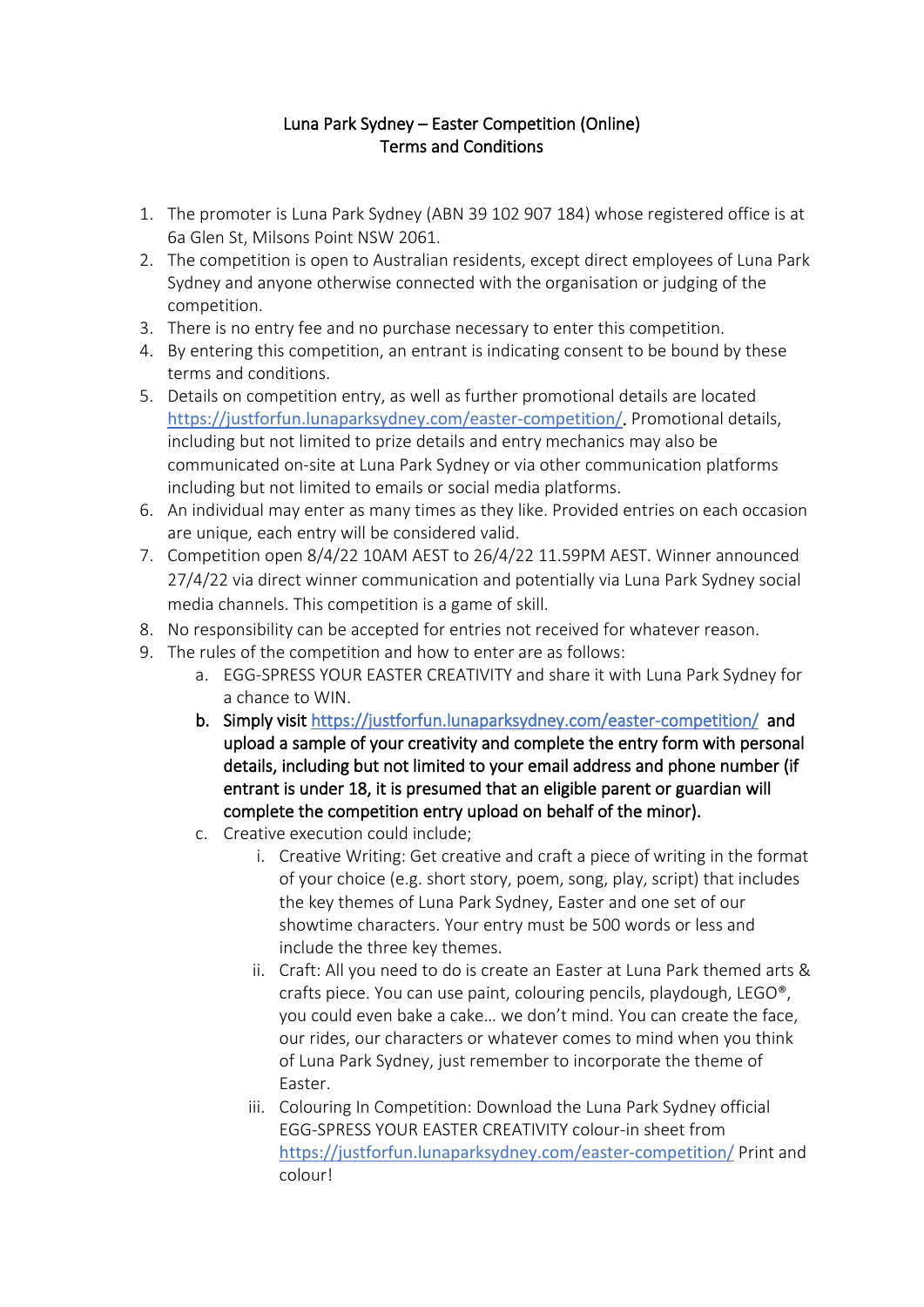- 10. The promoter reserves the right to cancel or amend the competition and these terms and conditions without notice in the event of a catastrophe, war, civil or military disturbance, act of God or any actual or anticipated breach of any applicable law or regulation or any other event outside of the promoter's control. Any changes to the competition will be notified to entrants as soon as possible by the promoter.
- 11. The promoter is not responsible for inaccurate prize details supplied to any entrant by any third party connected with this competition.
- 12. ONE (1) winner will be selected as the competition winner. The prize is as follows:
	- Meet & Greet Showtime Characters Immeasurable
	- Luna Park Merchandise Pack valued at \$100.00
	- FAB Voucher valued at \$75.00
	- Day Passes for 4 admits valued at up to \$300.00
	- Light Up Luna Park Experience including selection of the feature colour for the day of visitation, and an exclusive lighting experience. Subject to management discretion and existing events or commitments on the day of redemption. Immeasurable.
	- *Total prize is valued at \$475.00 as at 28/3/22.*
- 13. The prize is as stated and no cash or other alternatives will be offered. The prizes are not transferable. Prizes are subject to availability and we reserve the right to substitute any prize with another of equivalent value without giving notice.
- 14. Winner will be selected by a representative of the Luna Park Sydney Marketing Team, with entries judged on the basis of creativity and uniqueness. Judge's discretion is final and negotiations will not be entered into.
- 15. The winner will be notified by phone/email on 27/4/22 via direct communication. If contact can not be made within 28 days of the closing date, a replacement winner may be selected and/or prize forfeited.
- 16. The promoter will notify the winner when and where the prize can be redeemed. All prize elements will be delivered within a 6-month period of prize notification. Luna Park reserves the right to not fulfil prizing during school holiday periods or peak visitation periods, at the discretion of Luna Park Sydney. Prize redemption can not be separated.
- 17. The promoter's decision in respect of all matters to do with the competition will be final and no correspondence will be entered into.
- 18. By entering this competition, an entrant is indicating agreement to be bound by these terms and conditions.
- 19. The competition and these terms and conditions will be governed by NSW Trade Promotion and Lotteries law and any disputes will be subject to the exclusive jurisdiction of the courts of NSW.
- 20. The winner agrees to the use of their identify name and/or image in any publicity material, as well as their entry.
- 21. Any personal data relating to the winner or any other entrants will be used solely in accordance with current NSW data protection legislation and will not be disclosed to a third party without the entrant's prior consent.